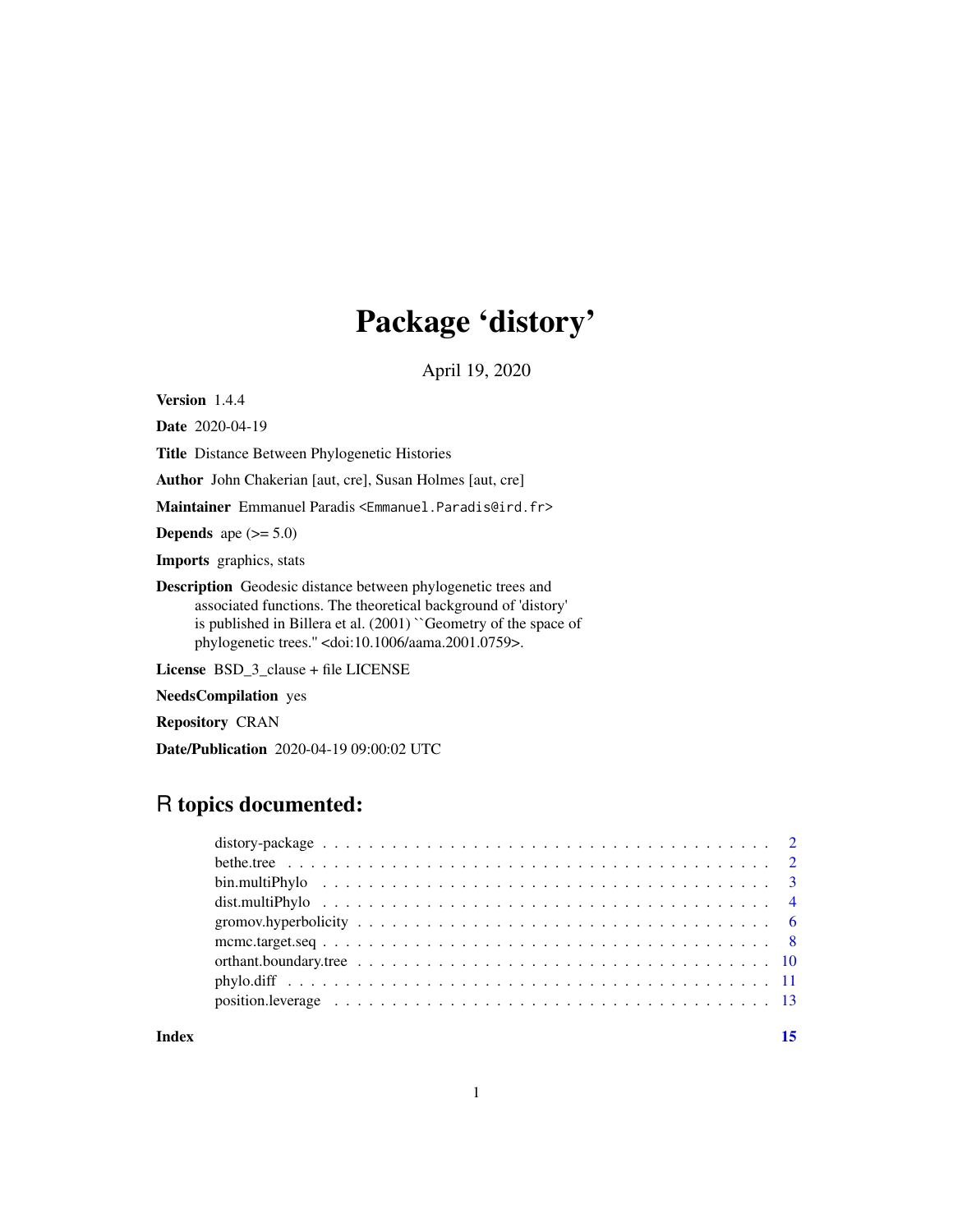#### **Description**

The distory package provides functions for computing geodesic distances between phylogenetic trees, as well as functions which use this distance. Methods for computing Gromov delta-hyperbolicity, Markov Chain Monte Carlo routines in tree space, and per-position leverage for DNA sequences are included.

#### Details

A description of the algorithm used for the distance computation can be found in [dist.multiPhylo](#page-3-1).

#### Author(s)

John Chakerian <chakj@stanford.edu> and Susan Holmes <susan@stat.stanford.edu>

#### References

Chakerian, J. and Holmes, S. P. Computational Tools for Evaluating Phylogenetic and Heirarchical Clustering Trees. arXiv:1006.1015v1.

Billera, L. J., Holmes, S. P., and Vogtmann, K. (2001) Geometry of the space of phylogenetic trees. *Advances in Applied Mathematics*, 27, 733\_-767.

Megan Owen and J. Scott Provan (2010) A fast algorithm for computing geodesic distances in tree space. *IEEE/ACM Transactions on Computational Biology and Bioinformatics*, 14 Jan. 2010.

bethe.tree *Bethe Tree*

#### Description

Generates a Bethe tree with given tips, inner edge lengths, and outgroup.

#### Usage

```
bethe.tree(tips, level.lengths = NULL, outgroup="O", outgroup.dist=1)
```
#### Arguments

| tips          | A list of tip names as a character vector. Should be a power of 2. All tip names<br>must be distinct.                                                                 |
|---------------|-----------------------------------------------------------------------------------------------------------------------------------------------------------------------|
| level.lengths | Edge lengths for each level, counted from the bottom up. NULL means a default<br>of 1. If the vector isn't long enough, the last value will be repeated as necessary. |
| outgroup      | The tip label for the outgroup.                                                                                                                                       |
| outgroup.dist | The distance of the outgroup from the root.                                                                                                                           |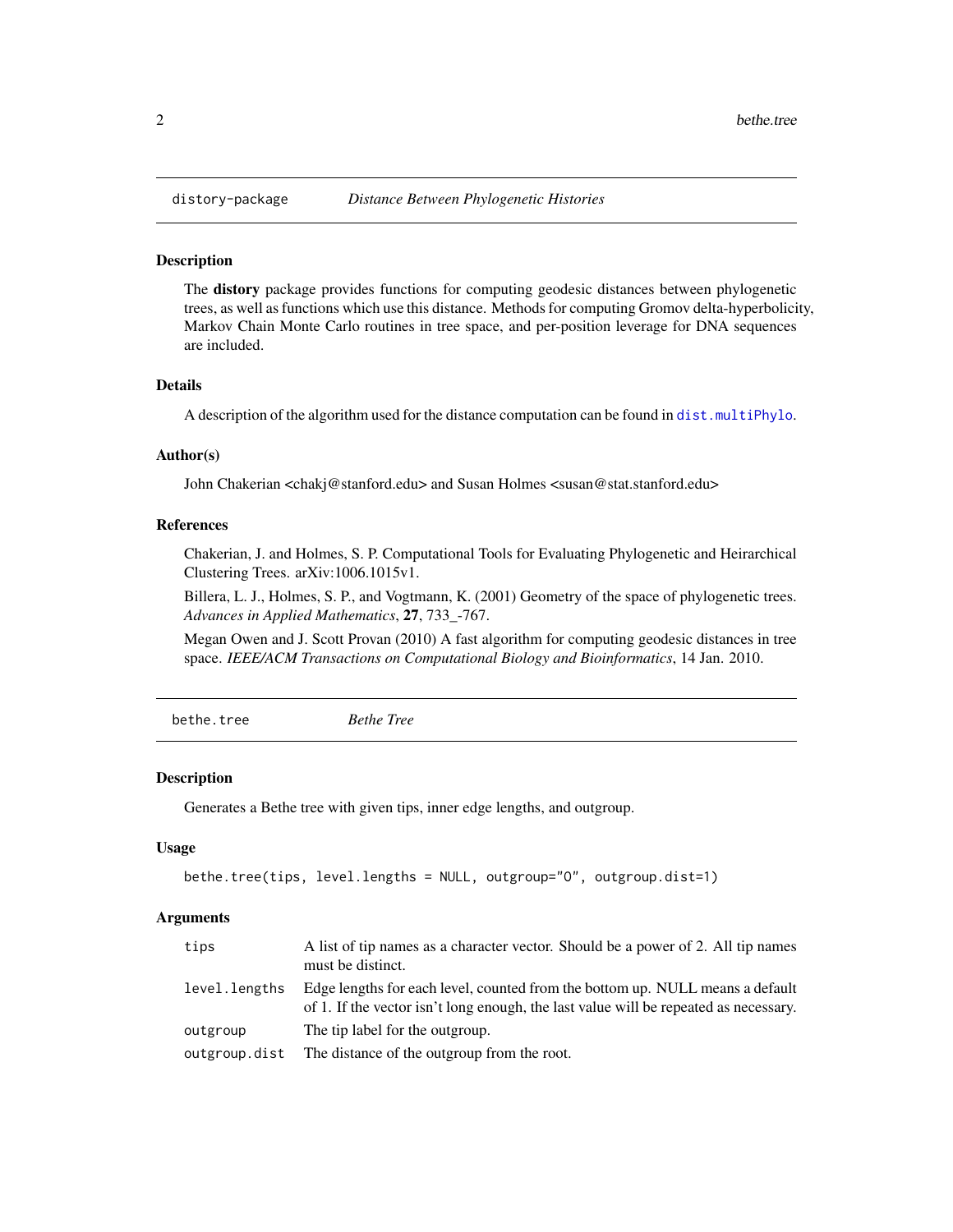# <span id="page-2-0"></span>bin.multiPhylo 3

# Details

Generates a Bethe tree with specified internal edge lengths.

# Value

A class of type phylo representing the tree.

#### Author(s)

John Chakerian

#### References

Chakerian, J. and Holmes, S. P. Computational Tools for Evaluating Phylogenetic and Heirarchical Clustering Trees. arXiv:1006.1015v1.

# See Also

# [dist.multiPhylo](#page-3-1)

#### Examples

plot(bethe.tree(as.character(1:16), 1:4, "17", 14))

bin.multiPhylo *Bin Trees*

#### Description

Bins trees according to branching topology.

#### Usage

```
bin.multiPhylo(treelist)
```
#### Arguments

treelist A list of trees that can be passed to dist.phylo (see the help for dist.phylo for acceptable formats).

# Details

Bins trees according to branching topology. Two trees are considered to have the same topology if the same set of partitions of tips are produced by the edges, which corresponds to the same branching up to rearrangement of tips.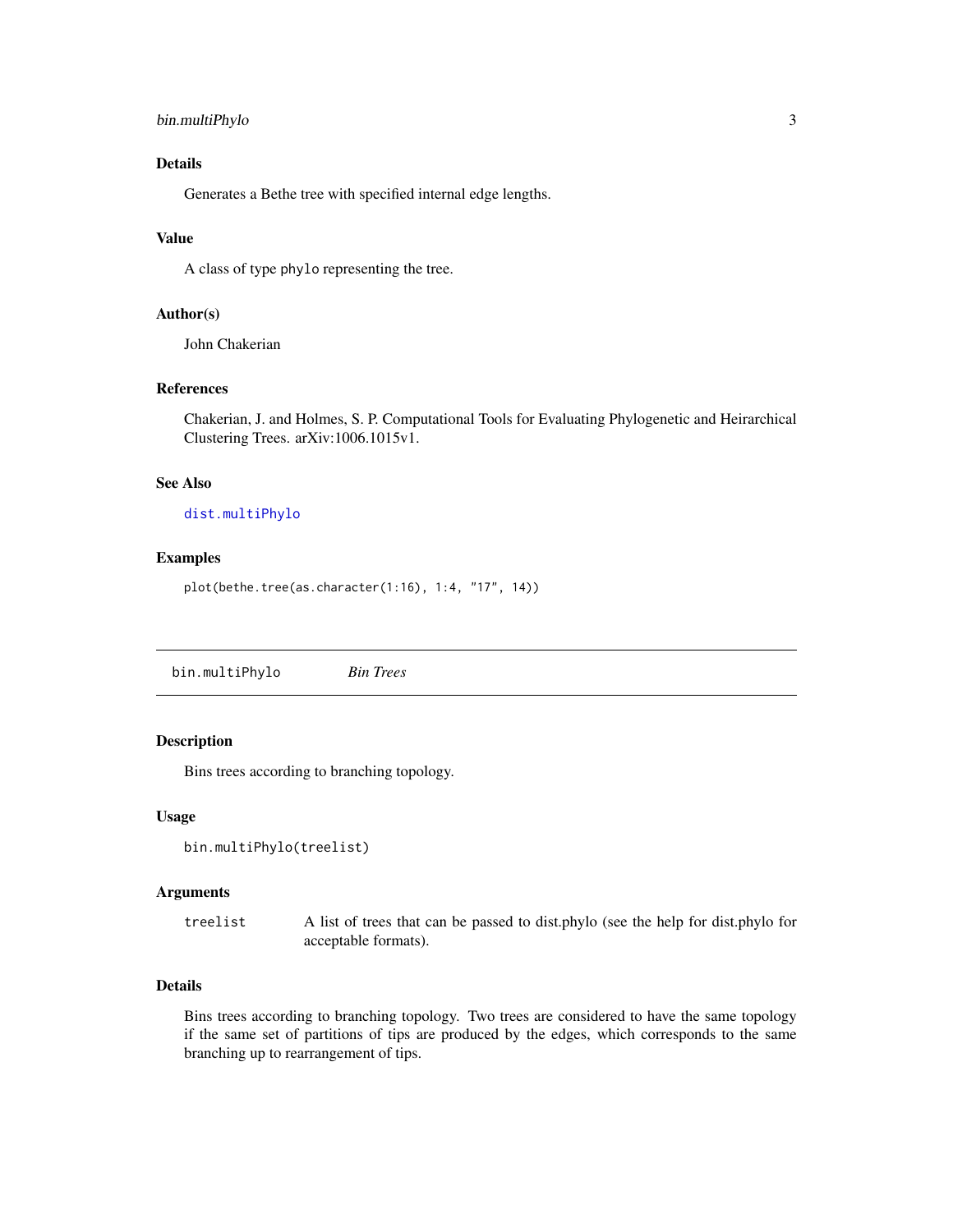# <span id="page-3-0"></span>Value

Returns a numeric vector of bin ids. Bin ids are assigned in order of the first tree in that bin, that is, the first k unique trees in the list passed will be assigned bins 1..k in order of appearance.

#### Author(s)

John Chakerian

# References

Chakerian, J. and Holmes, S. P. Computational Tools for Evaluating Phylogenetic and Heirarchical Clustering Trees. arXiv:1006.1015v1.

# See Also

[dist.multiPhylo](#page-3-1)

#### Examples

```
data(woodmouse)
otree <- root(fastme.ols(dist.dna(woodmouse)), "No305", resolve.root=TRUE)
breps <- 500
trees <- boot.phylo(otree, woodmouse, B=breps, function(x)
       root(fastme.ols(dist.dna(x)), "No305", resolve.root=TRUE),trees=TRUE)
combined.trees <- c(list(otree), trees$trees)
bin.multiPhylo(combined.trees)
```
<span id="page-3-1"></span>dist.multiPhylo *Geodesic Distance Between Phylogenetic Trees*

#### Description

Computes the geodesic distance of a list of phylogenetic trees using a polynomial algorithm.

# Usage

```
dist.multiPhylo(x, method = "geodesic", force.multi2di = FALSE,
                outgroup = NULL, convert.multifurcating = FALSE,
                use.random.resolution = FALSE, scale = NULL,
                verbose = FALSE)
```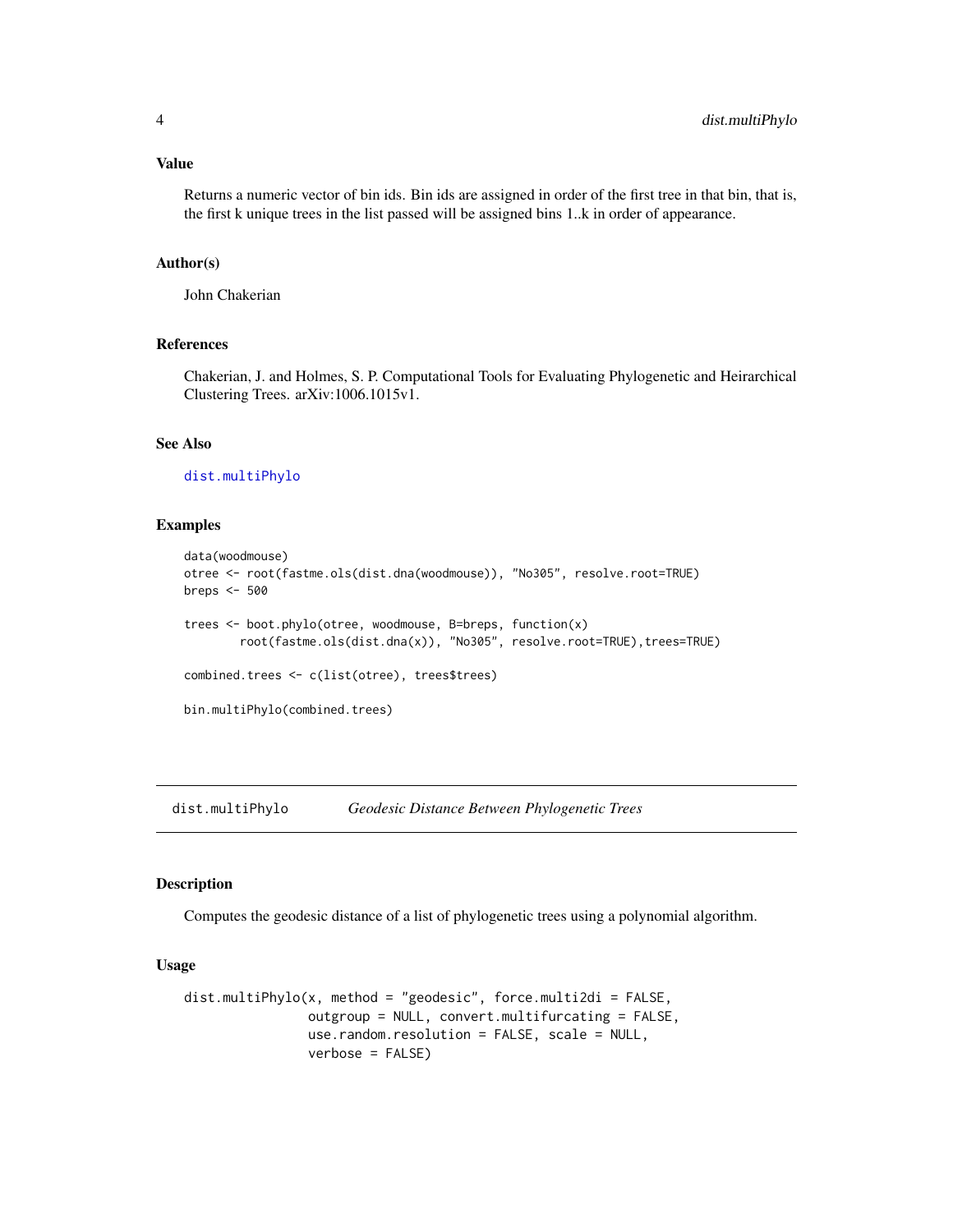#### **Arguments**

| X                      | A list of ape trees (class 'phylo'). The list does not have to be of class 'multi-<br>Phylo'. The function will also accept a list of strings of trees in Newick format,<br>or a single string with trees in Newick format separated by semicolons. All the<br>trees must have the same tip labels.                                                                                                                   |
|------------------------|-----------------------------------------------------------------------------------------------------------------------------------------------------------------------------------------------------------------------------------------------------------------------------------------------------------------------------------------------------------------------------------------------------------------------|
| method                 | Determines which distance method is used. Options are 'geodesic' for the tree<br>space geodesic distance, or 'edgeset' for the number of edges (defined by splits<br>of tips) that are different.                                                                                                                                                                                                                     |
|                        | force.multi2di Force conversion of every tree to strict bifurcating through the ape function<br>'multi2di', using the use.random.resolution as its parameter. This option should<br>not be used in conjunction with specification of an outgroup.                                                                                                                                                                     |
| outgroup               | Specifies an outgroup to root each tree with respect to. This calls the ape func-<br>tion 'root' on every tree in the list.                                                                                                                                                                                                                                                                                           |
| convert.multifurcating |                                                                                                                                                                                                                                                                                                                                                                                                                       |
|                        | Setting this option will check every tree for multifurcations using the ape func-<br>tion 'is.binary.tree' - if it returns FALSE, the ape function 'multi2di' will be<br>called on it. Note that this does not ensure a tree is strictly binary, since ape con-<br>siders an unrooted tree binary even if the root node is trifurcating. This option<br>can be used in conjunction with specification of an outgroup. |
| use.random.resolution  |                                                                                                                                                                                                                                                                                                                                                                                                                       |
|                        | Specifies the parameter to 'multi2di' if needed.                                                                                                                                                                                                                                                                                                                                                                      |
| scale                  | Specifies a scale to make all trees unformly scaled (that is, the sum of all edges<br>will be uniform) scale to make all trees unformly scaled (that is, the sum of all<br>edge lengths will be uniform). The parameter can either be a tree of class phylo<br>or a numeric value for the sum of all edge lengths.                                                                                                    |
| verbose                | Turns on incremental status updates and more warnings. Helpful for large com-<br>putations.                                                                                                                                                                                                                                                                                                                           |

# Details

This function computes the geodesic distance according to Billera et. al. using an algorithm based off of the polynomial time algorithm of Owen and Provan. Since it corresponds to a formal definition of tree-space as a space of strictly binary trees, no mulifurcations are allowed, including on the root node. In addition, negative and 0-lengthed edges are clamped to a very small value (DBL\_MIN) for technical reasons.

The Newick parser supports only a subset of the Newick format. In particular, it does not at the moment allow for internal node labels, only weights. Weights will be automatically set to 1 if not specified. It may be necessary to clean data in ape to make the trees conform to this.

# Value

Returns a distance matrix of class 'dist' representing the pairwise geodesic distances between all input trees. Keep in mind this distance matrix is not Euclidean. N/A values are provided in the case of an error in determining the distance.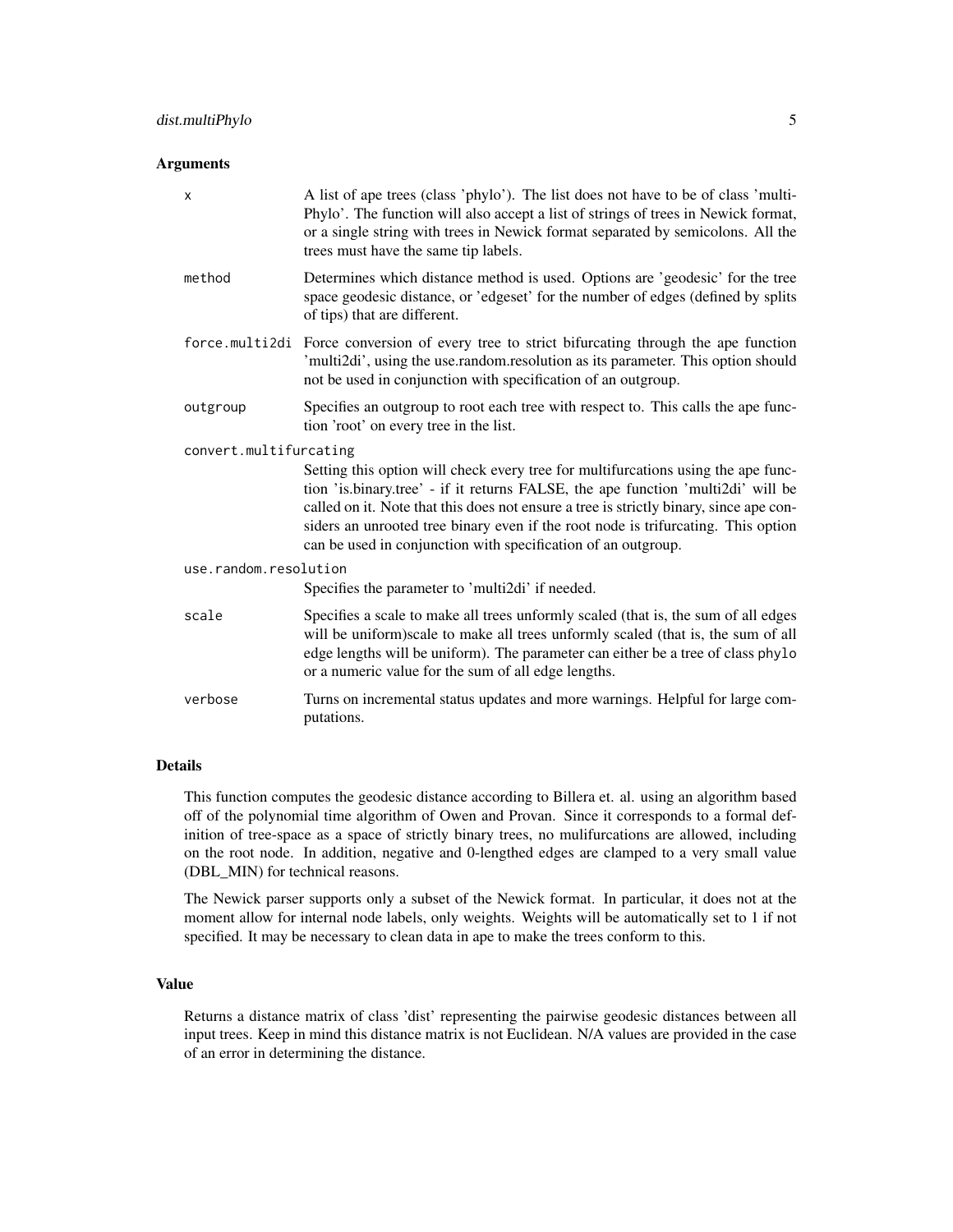#### <span id="page-5-0"></span>Author(s)

John Chakerian

# References

Chakerian, J. and Holmes, S. P. Computational Tools for Evaluating Phylogenetic and Heirarchical Clustering Trees. arXiv:1006.1015v1.

Billera, L. J., Holmes, S. P., and Vogtmann, K. (2001) Geometry of the space of phylogenetic trees. *Advances in Applied Mathematics*, 27, 733–767.

Megan Owen and J. Scott Provan (2010) A fast algorithm for computing geodesic distances in tree space. *IEEE/ACM Transactions on Computational Biology and Bioinformatics*, 14 Jan. 2010.

#### See Also

[dist.dna](#page-0-0), [boot.phylo](#page-0-0), [cmdscale](#page-0-0)

#### Examples

```
data(woodmouse)
otree <- root(nj(dist.dna(woodmouse)), "No305", resolve.root=TRUE)
breps <- 250
trees <- boot.phylo(otree, woodmouse, B=breps, function(x)
    root(nj(dist.dna(x)), "No305", resolve.root=TRUE), trees = TRUE)
combined.trees <- c(list(otree), trees$trees)
tree.dists <- dist.multiPhylo(combined.trees)
mdres <- cmdscale(tree.dists, k=breps, add=TRUE)
plot(mdres$points[,1], mdres$points[,2], col = c("red", rep("black", breps)))
text(mdres$points[,1], mdres$points[,2], labels = 1:(breps + 1),
     cex = 0.7, adj = c(0, 2)
```
gromov.hyperbolicity *Gromov Hyperbolicity Constant*

#### **Description**

Computes the Gromov Hyperbolicity Constant of a distance matrix.

#### Usage

```
gromov.hyperbolicity(d, deltas = FALSE, scale = NA)
```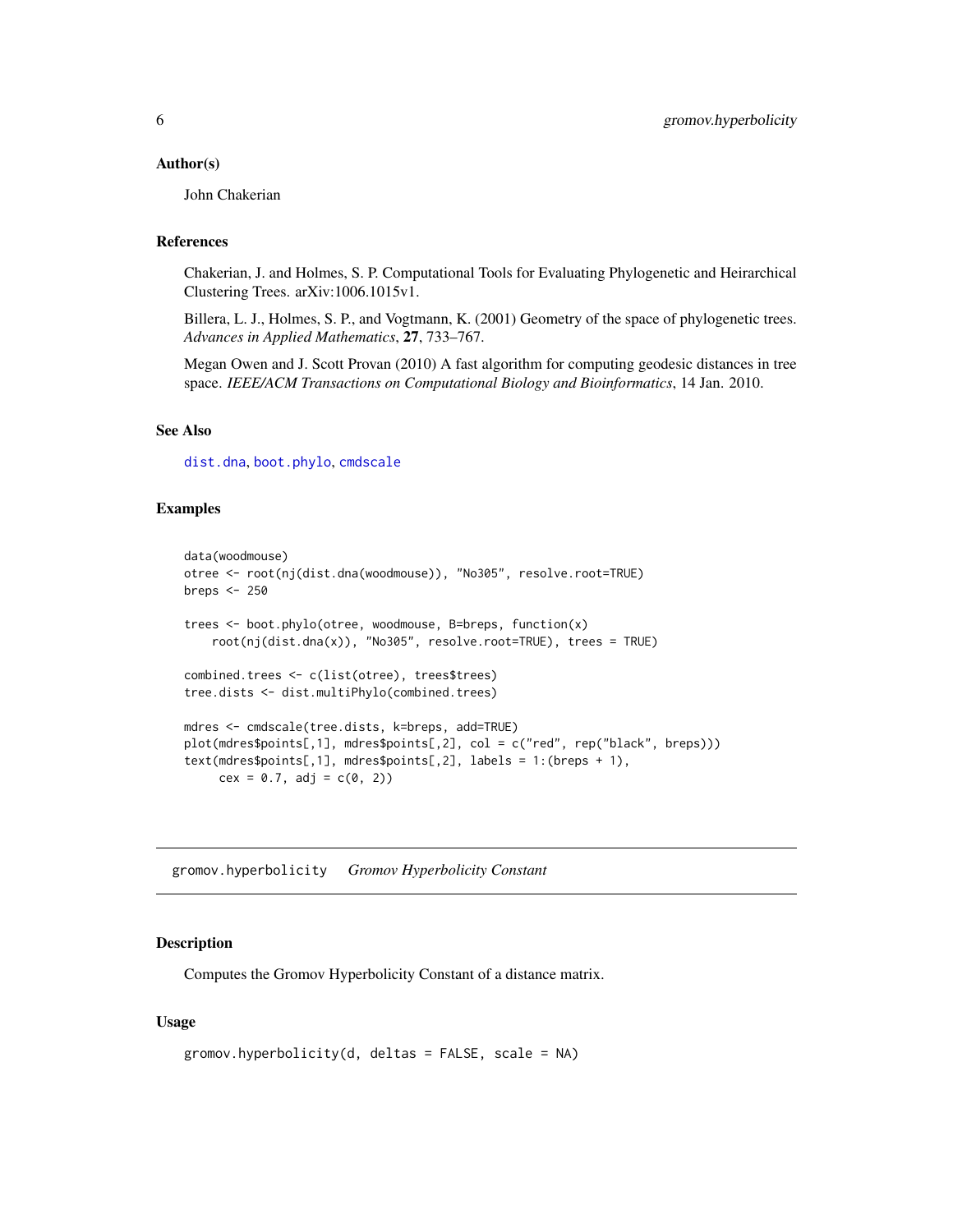#### <span id="page-6-0"></span>**Arguments**

| d      | A distance matrix of type dist or matrix, or anything that can be coerced into<br>dist by as dist. Must have at least 4 points.                                                                                                         |
|--------|-----------------------------------------------------------------------------------------------------------------------------------------------------------------------------------------------------------------------------------------|
| deltas | A logical value specifying whether to return the vector of delta values. Default<br>is FALSE.                                                                                                                                           |
| scale  | Specifies a scaling method for each delta. Default is no scaling (NA or "none").<br>Available methods are "max" which scales deltas by the max of the sums com-<br>puted, and "perimeter" for the largest perimeter of the four points. |

### Details

This computes a constant that represents the relaxation of a 4-point condition for delta-hyperbolicity. See (Gromov 1987) for details.

# Value

The Gromov hyperbolicity constant of the given distance matrix.

# Author(s)

John Chakerian

# References

M. Gromov. *Hyperbolic groups*. In Essays in Group Theory, pages 73–263. Springer, New York, 1987.

Chakerian, J. and Holmes, S. P. Computational Tools for Evaluating Phylogenetic and Heirarchical Clustering Trees. arXiv:1006.1015v1.

# See Also

#### [dist.multiPhylo](#page-3-1)

#### Examples

```
# scale final delta by max distance
points <- cbind(runif(100), runif(100))
d <- dist(points)
gromov.hyperbolicity(d)/max(d)
```

```
# scale each delta by max distance for the 4 points
points <- cbind(runif(100), runif(100))
d <- dist(points)
gromov.hyperbolicity(d, scale="max")
```

```
# scale each delta by the max perimeter for the 4 points
points <- cbind(runif(100), runif(100))
d <- dist(points)
gromov.hyperbolicity(d, scale="max")
```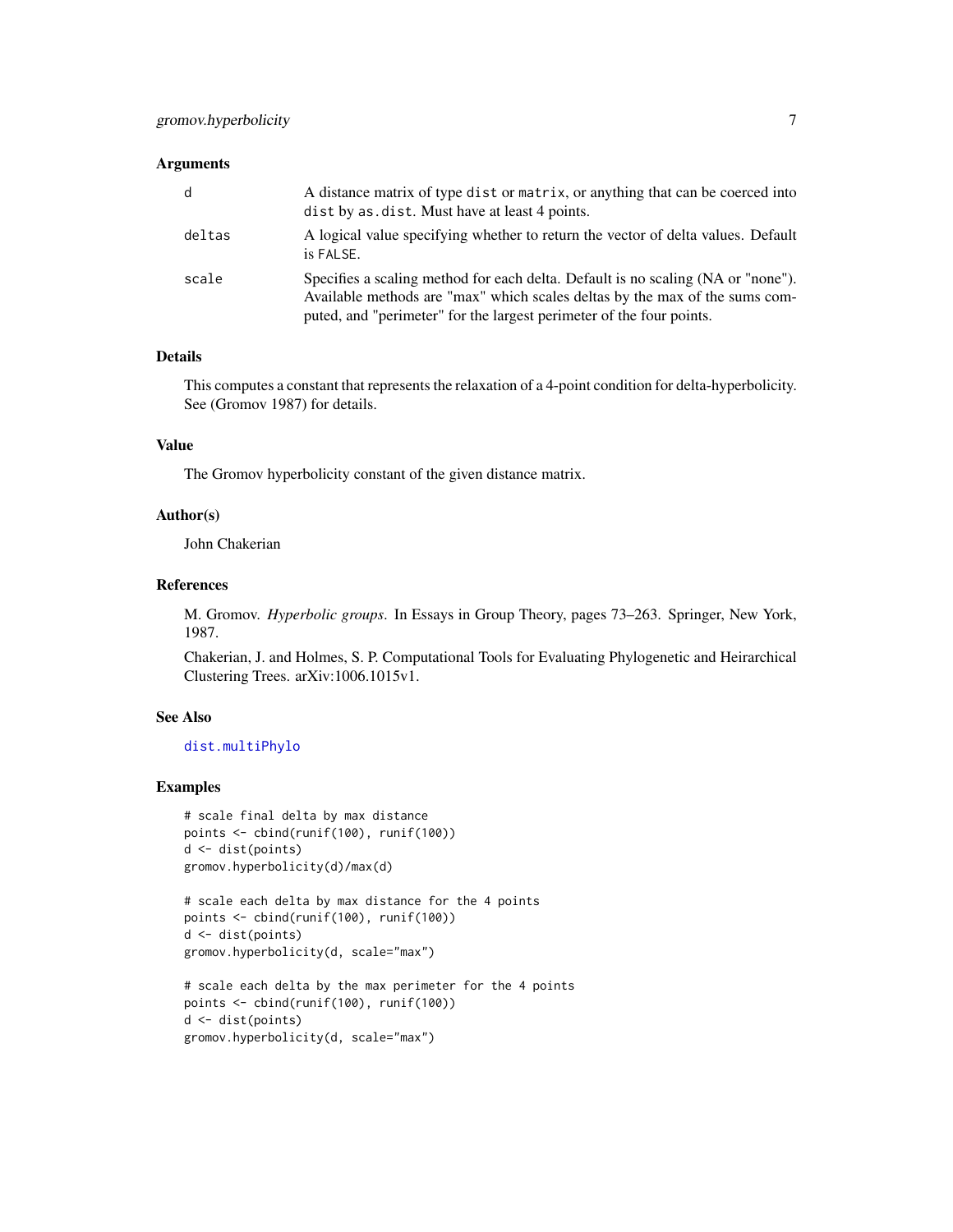<span id="page-7-1"></span><span id="page-7-0"></span>

# Description

mcmc.target.seq uses MCMC to find a configuration of DNA positions to get as close as possible to a given tree.

boot.samples.idxs bootstraps over indices into a DNA matrix.

lookup. samples goes from an index representation of a configuration of DNA to the actual DNAbin format.

convert.table.to.idx converts a table of counts for positions 1..n into a list of indices corresponding to positions (i.e. goes from the tabled form to a vector whose tabling matches the input).

#### Usage

```
mcmc.target.seq(data, x, F, n)
```

```
boot.samples.idxs(data, B = 100, block = 1)
```
lookup.samples(data, idxs)

convert.table.to.idx(T)

#### Arguments

| data         | A DNA matrix in DNAbin format.                                                                                  |
|--------------|-----------------------------------------------------------------------------------------------------------------|
| $\mathsf{x}$ | A tree of class 'phylo' to estimate.                                                                            |
| F            | A tree estimation function, accepting a DNA matrix in DNAbin format and re-<br>turning a tree of class 'phylo.' |
| n            | The number of MCMC iterations to perform.                                                                       |
| B            | The number of bootstrap replicates.                                                                             |
| block        | The block size to use during bootstrapping.                                                                     |
| idxs         | A list of numeric vectors of indices to use for lookup.                                                         |
| т            | A table or table-like vector to convert.                                                                        |
|              |                                                                                                                 |

#### Details

mcmc.target.seq performs an MCMC with simulated annealing to locate a configuration of DNA positions from the original matrix that gets as close as possible to a target tree. Propositions for the MCMC replacing one character with another uniformly at random.

The remaining functions are intended to be used as support functions.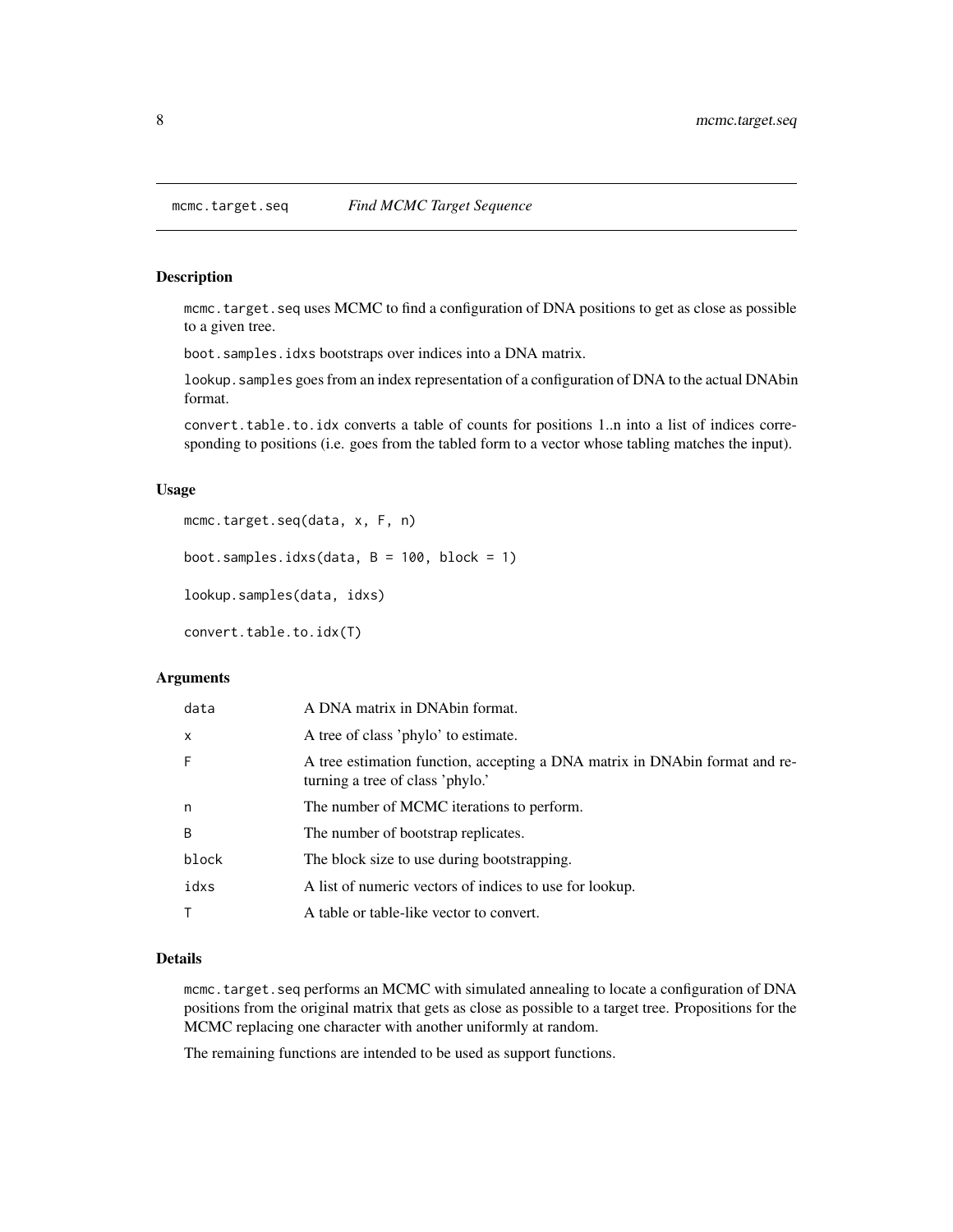#### <span id="page-8-0"></span>Value

mcmc.target.seq returns a list of 4 elements: a numeric vector of counts of each position in the original matrix, the best estimated tree, the best distance from the estimated tree to the target tree, and a numeric vector of the distances for every iteration of the simulation.

boot.samples.idxs returns a numeric vector representing the bootstrapped idices.

lookup.samples returns a list of objects of class DNAbin corresponding to the DNA sequences generated from indices into the original DNA matrix.

convert.table.to.idx returns a numeric vector of indices based on the table counts.

#### Author(s)

John Chakerian

# References

Chakerian, J. and Holmes, S. P. Computational Tools for Evaluating Phylogenetic and Heirarchical Clustering Trees. arXiv:1006.1015v1.

#### See Also

[dist.multiPhylo](#page-3-1), [orthant.boundary.tree](#page-9-1)

#### Examples

```
## Not run:
## This example has been excluded from checks:
## copy/paste the code to try it
data(woodmouse)
otree <- root(fastme.ols(dist.dna(woodmouse)), "No305", resolve.root=TRUE)
breps <- 200
trees <- boot.phylo(otree, woodmouse, B=breps, function(x)
        root(fastme.ols(dist.dna(x)), "No305", resolve.root=TRUE),
        trees = TRUE)
combined.trees <- c(list(otree), trees$trees)
binning <- bin.multiPhylo(combined.trees)
tree.a <- combined.trees[[match(1, binning)]]
i \leq 2max.bin <- max(binning)
tree.b <- combined.trees[[match(2, binning)]]
while(length(distinct.edges(tree.a,tree.b)) > 1 && i < max.bin)
{
   i = i + 1tree.b = combined.trees[[match(i, binning)]]
}
```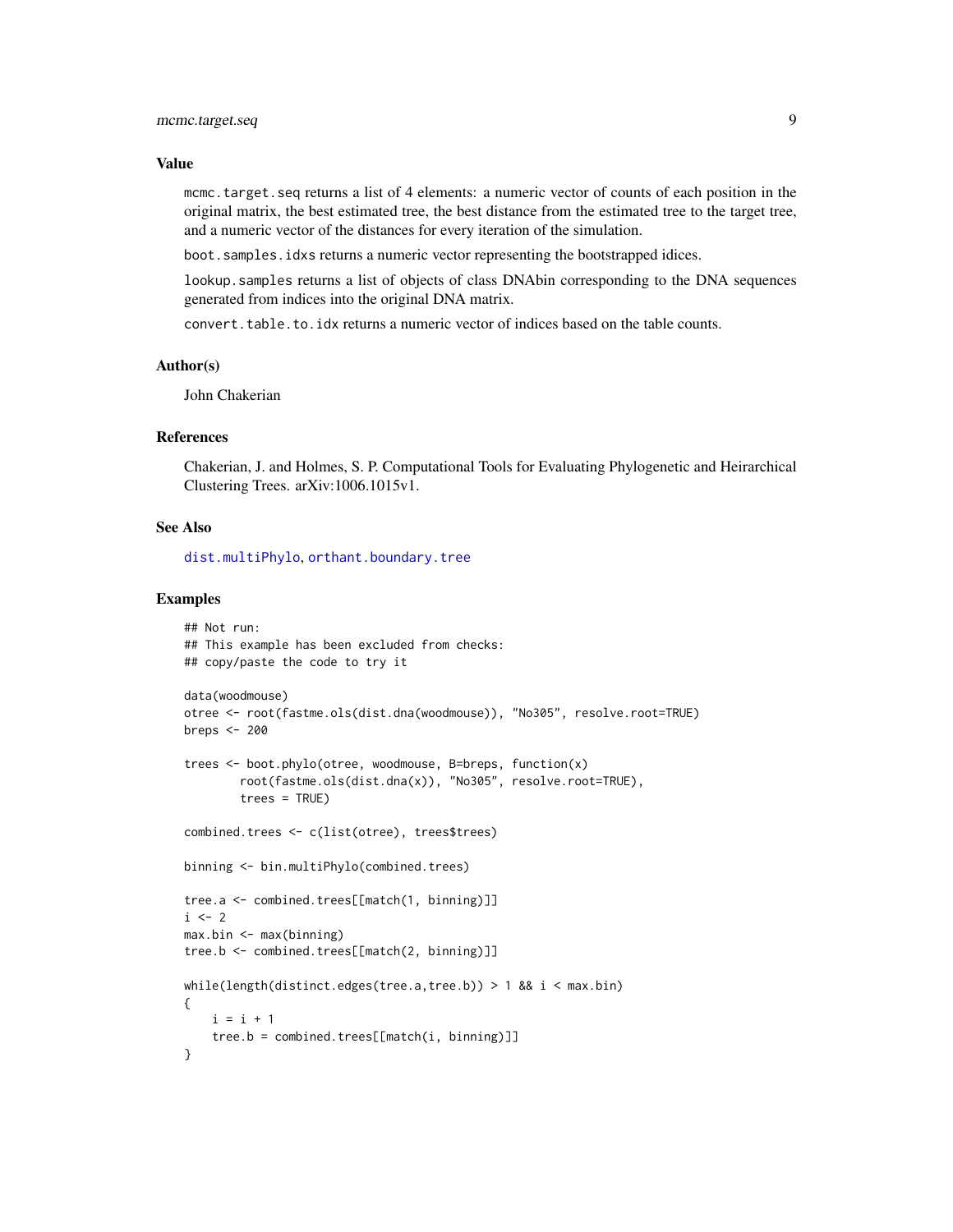```
bdy.tree <- orthant.boundary.tree(tree.a, tree.b)
f.est <- function(x) root(nj(dist.dna(x)), "No305", resolve.root=TRUE)
res <- mcmc.target.seq(woodmouse, bdy.tree, f.est, 1000)
par(mfrow=c(2,1))
plot(res$tree)
plot(res$vals)
## End(Not run)
```
<span id="page-9-1"></span>orthant.boundary.tree *Orthant Boundary Tree*

#### Description

Produces a degenerate tree on the boundary between trees that differ by one split.

# Usage

```
orthant.boundary.tree(x,y)
```
#### Arguments

| X        | The tree in the first orthant.  |
|----------|---------------------------------|
| <b>V</b> | The tree in the second orthant. |

#### Details

The tree found is the tree on the boundary between the two orthants such that it is on the straight line connecting the two trees when one orthant is thought of as being the  $(-,+)$  quadrant and the second orthant as being the  $(+,+)$  quadrant, where the  $(0,y)$  line is the particular boundary in question.

# Value

Returns an object of class 'phylo' representing the boundary tree.

# Author(s)

John Chakerian

#### References

Chakerian, J. and Holmes, S. P. Computational Tools for Evaluating Phylogenetic and Heirarchical Clustering Trees. arXiv:1006.1015v1.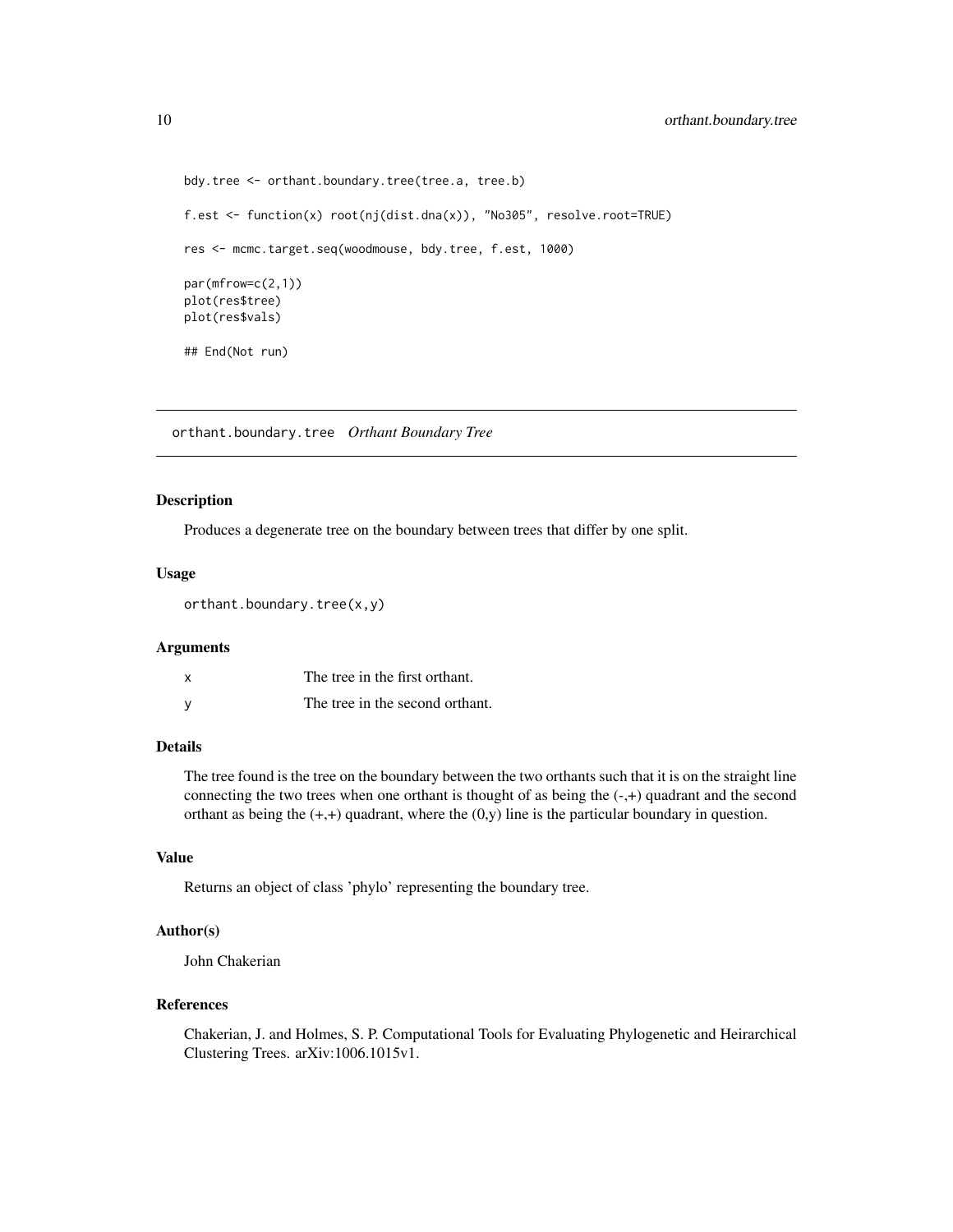#### <span id="page-10-0"></span>phylo.diff the contract of the contract of the contract of the contract of the contract of the contract of the contract of the contract of the contract of the contract of the contract of the contract of the contract of the

#### See Also

[mcmc.target.seq](#page-7-1)

# Examples

```
data(woodmouse)
otree <- root(fastme.ols(dist.dna(woodmouse)), "No305", resolve.root=TRUE)
breps <- 200
trees <- boot.phylo(otree, woodmouse, B=breps, function(x)
        root(fastme.ols(dist.dna(x)), "No305", resolve.root=TRUE),
        trees = TRUE)
combined.trees <- c(list(otree), trees$trees)
binning <- bin.multiPhylo(combined.trees)
tree.a <- combined.trees[[match(1, binning)]]
i \leq -2max.bin <- max(binning)
tree.b <- combined.trees[[match(2, binning)]]
while(length(distinct.edges(tree.a,tree.b)) > 1 && i < max.bin)
{
    i = i + 1tree.b = combined.trees[[match(i, binning)]]
}
plot(orthant.boundary.tree(tree.a, tree.b))
```
phylo.diff *Differences Between Phylogenetic Trees*

#### Description

A family of functions for determining and plotting the differences between two trees.

phylo.diff plots two trees side by side, highlighting edges unique to each tree in red.

distinct.edges finds the edges present in the first argument not in the second.

edge.from.split locates the edge id from a given split.

get.bipartition gets the bipartition of tips formed by a single edge.

partition.leaves returns the set of all bipartitions from all edges.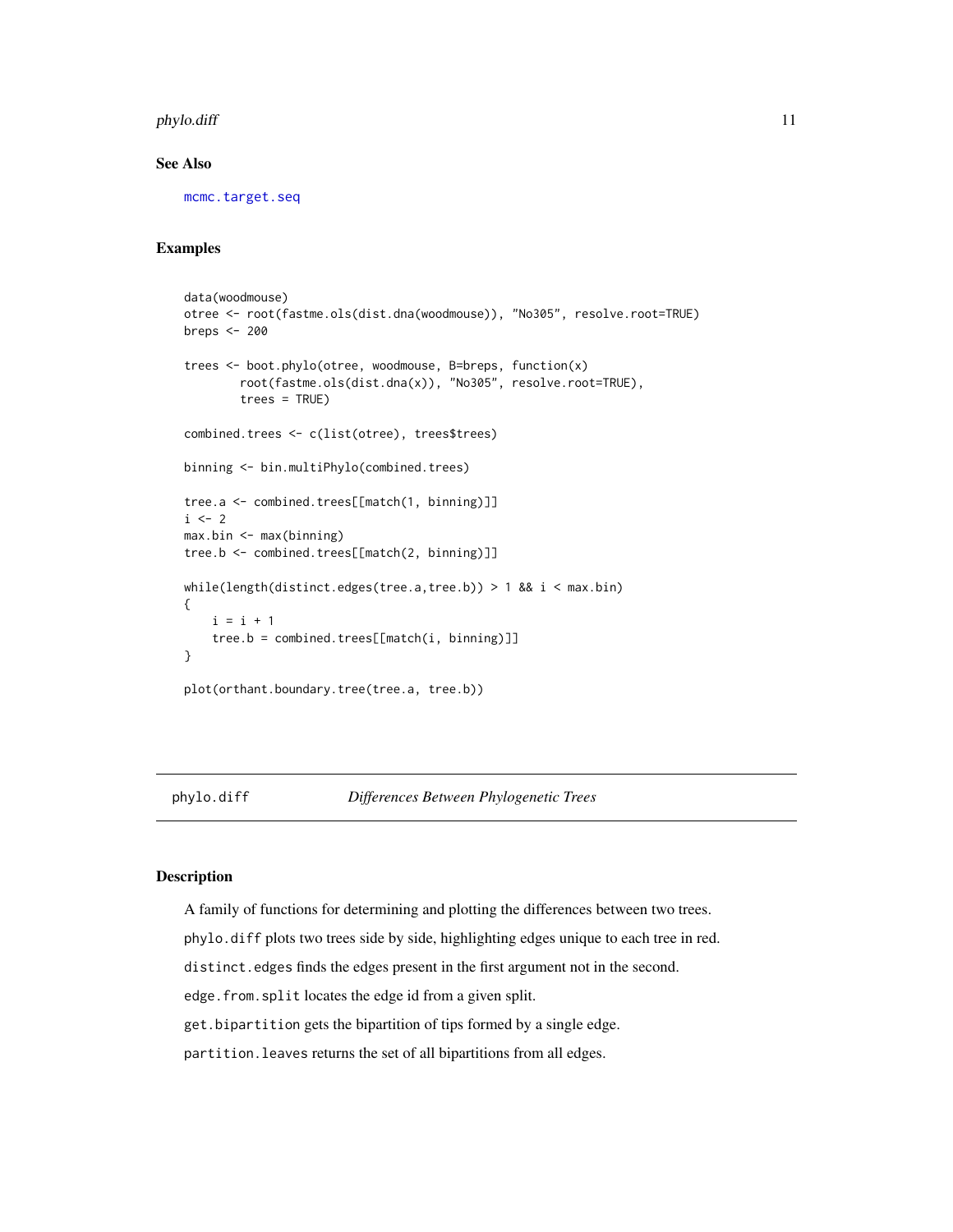#### <span id="page-11-0"></span>Usage

```
phylo.diff(x, y, ...)distinct.edges(x, y)
edge.from.split(x, split)
get.bipartition(x, e)
partition.leaves(x)
```
# Arguments

| x     | The first (or only) tree.                                 |
|-------|-----------------------------------------------------------|
| У     | The second tree, for the functions that accept two trees. |
| split | A list of bipartitions, probably from partition. leaves.  |
| e     | An edge for a particular tree, given as an id.            |
|       | Additional arguments to pass to the plot. phylo function. |

# Details

phylo.diff uses the ape tree plotting function. The other functions are mostly meant as support functions.

# Value

phylo.diff returns invisible.

distinct.edges returns a numeric vector of edge ids for the first tree.

edge.from.split returns an edge id for a particular tree corresponding to a given bipartition and NA if none such edge exists.

get.bipartition returns a character vector of the tips below that edge in the given tree.

partition.leaves returns a list of partitions (themselves character vectors) of the given tree.

# Author(s)

John Chakerian

# References

Chakerian, J. and Holmes, S. P. Computational Tools for Evaluating Phylogenetic and Heirarchical Clustering Trees. arXiv:1006.1015v1.

# See Also

[dist.multiPhylo](#page-3-1)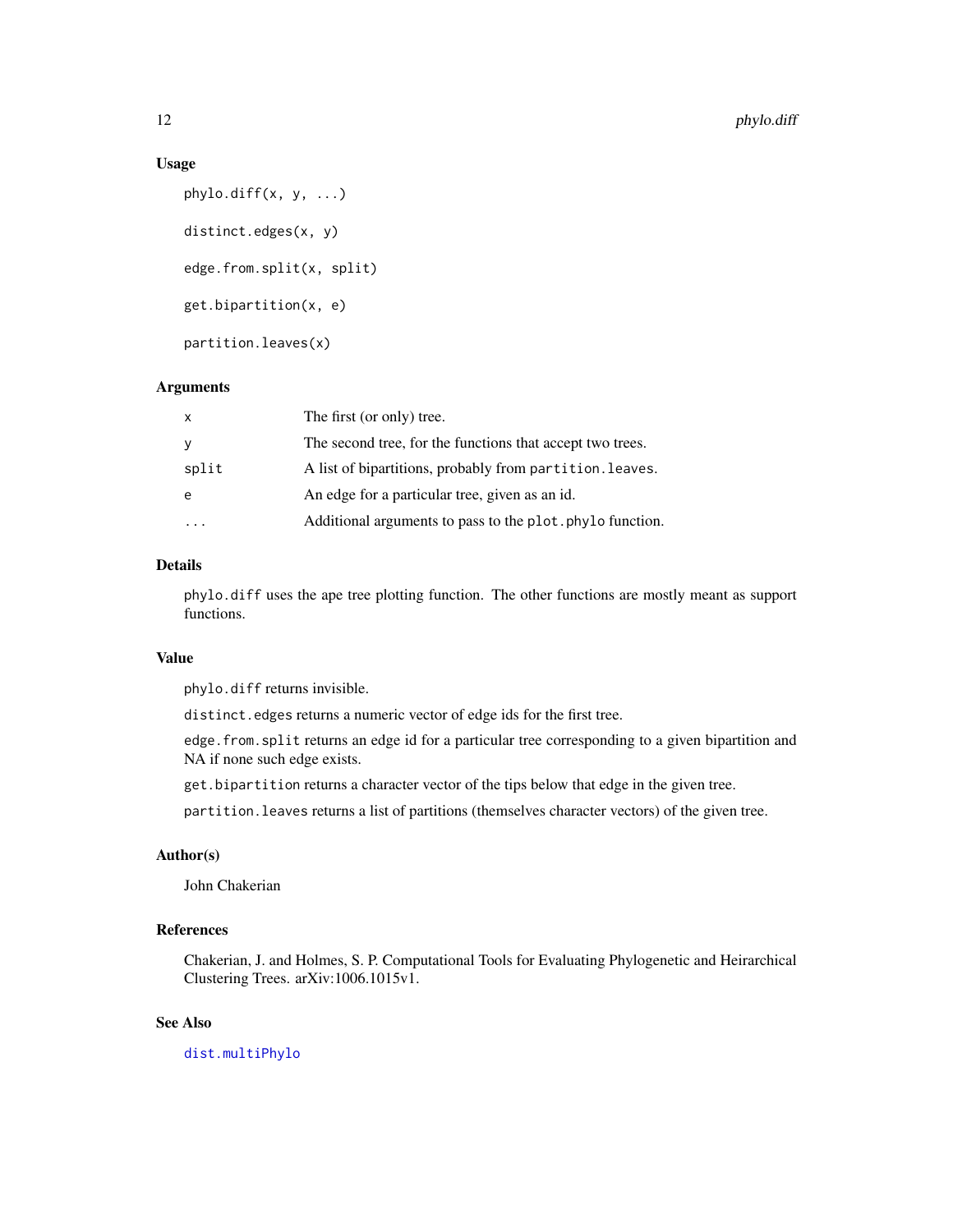# <span id="page-12-0"></span>position.leverage 13

#### Examples

```
data(woodmouse)
otree <- root(fastme.ols(dist.dna(woodmouse)), "No305", resolve.root=TRUE)
breps <-10trees <- boot.phylo(otree, woodmouse, B=breps, function(x)
        root(fastme.ols(dist.dna(x)), "No305", resolve.root=TRUE),
        trees = TRUE)
combined.trees <- c(list(otree), trees$trees)
binning <- bin.multiPhylo(combined.trees)
phylo.diff(combined.trees[[match(1, binning)]], combined.trees[[match(2, binning)]])
```
position.leverage *Position Leverage*

#### Description

Provides a rough heuristic for determining the degree to which each position in the DNA matrix affects the resulting tree.

# Usage

```
position.leverage(data, F, to = NULL, rep = 50, by = 1)
```
#### Arguments

| data | A DNA matrix in DNAbin format.                                                                                                        |
|------|---------------------------------------------------------------------------------------------------------------------------------------|
| F.   | A tree estimation function, accepting a DNA matrix of class DNAbin and return-<br>ing a tree of class phylo.                          |
| to   | The tree with which distances are measured in respect to, or NULL to indicate the<br>tree estimated by F for the starting DNA matrix. |
| rep  | The number of times to replicate the position in question.                                                                            |
| by   | The function will perform the calculation on every by-th position (that is, on<br>$seq(1, N, by))$ .                                  |

# Details

This function takes a DNA matrix and, for every by-th position, replicates that position rep times, randomly removing rep other positions to keep all sequences the same length other positions to keep all sequences the same length. For each new DNA matrix created in this way, F is used to estimate the corresponding tree, and the distance to tree to is computed and stored. This distance can be thought of as somewhat analogous to the leverage of that position.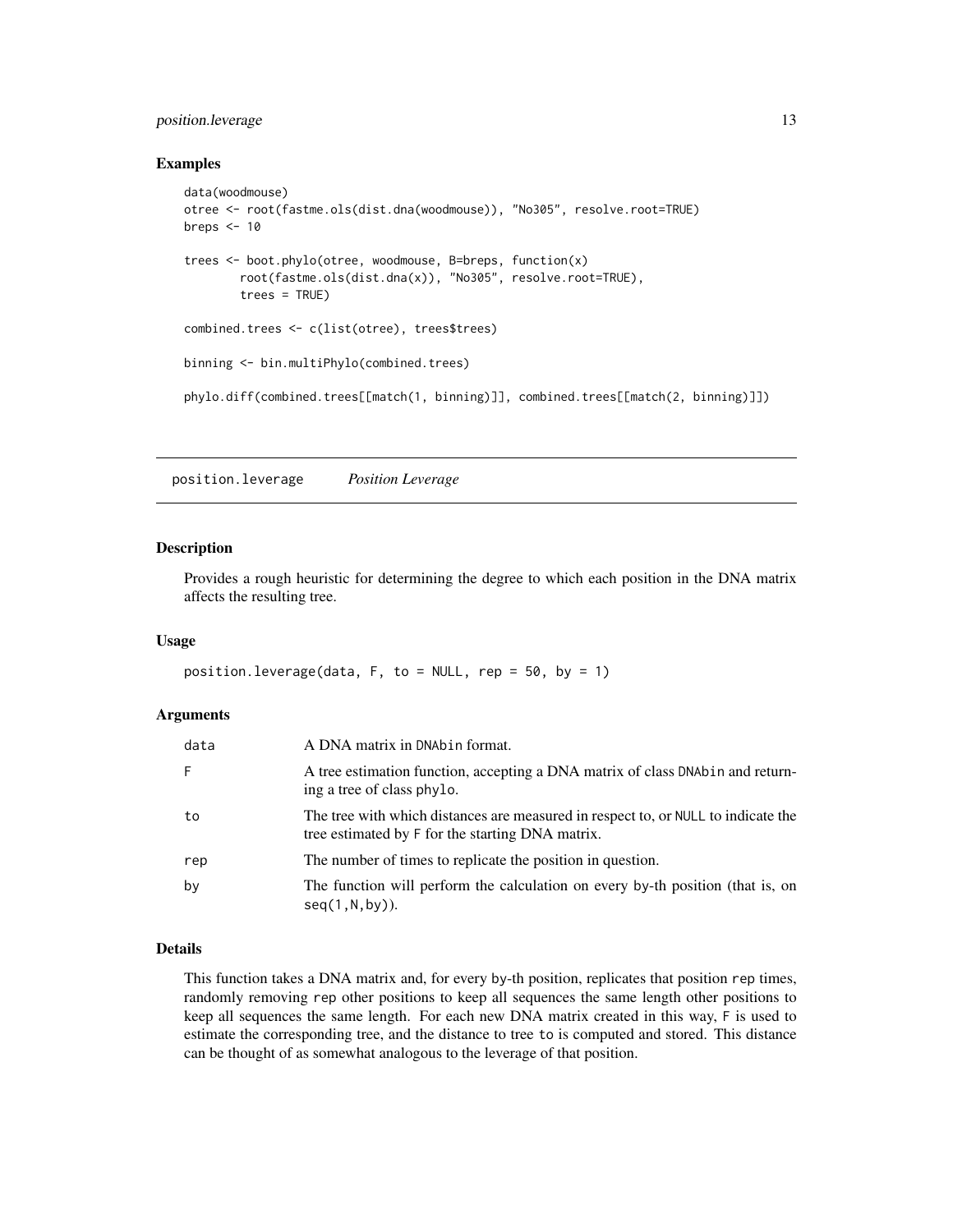<span id="page-13-0"></span>Returns a numeric vector of distances from tree to for each position sampled.

# Author(s)

John Chakerian

# References

Chakerian, J. and Holmes, S. P. Computational Tools for Evaluating Phylogenetic and Heirarchical Clustering Trees. arXiv:1006.1015v1.

# See Also

[dist.multiPhylo](#page-3-1)

# Examples

```
data(woodmouse)
f.est <- function(x) root(nj(dist.dna(x)), "No305", resolve.root = TRUE)
position.leverage(woodmouse, f.est, by = 10)
```